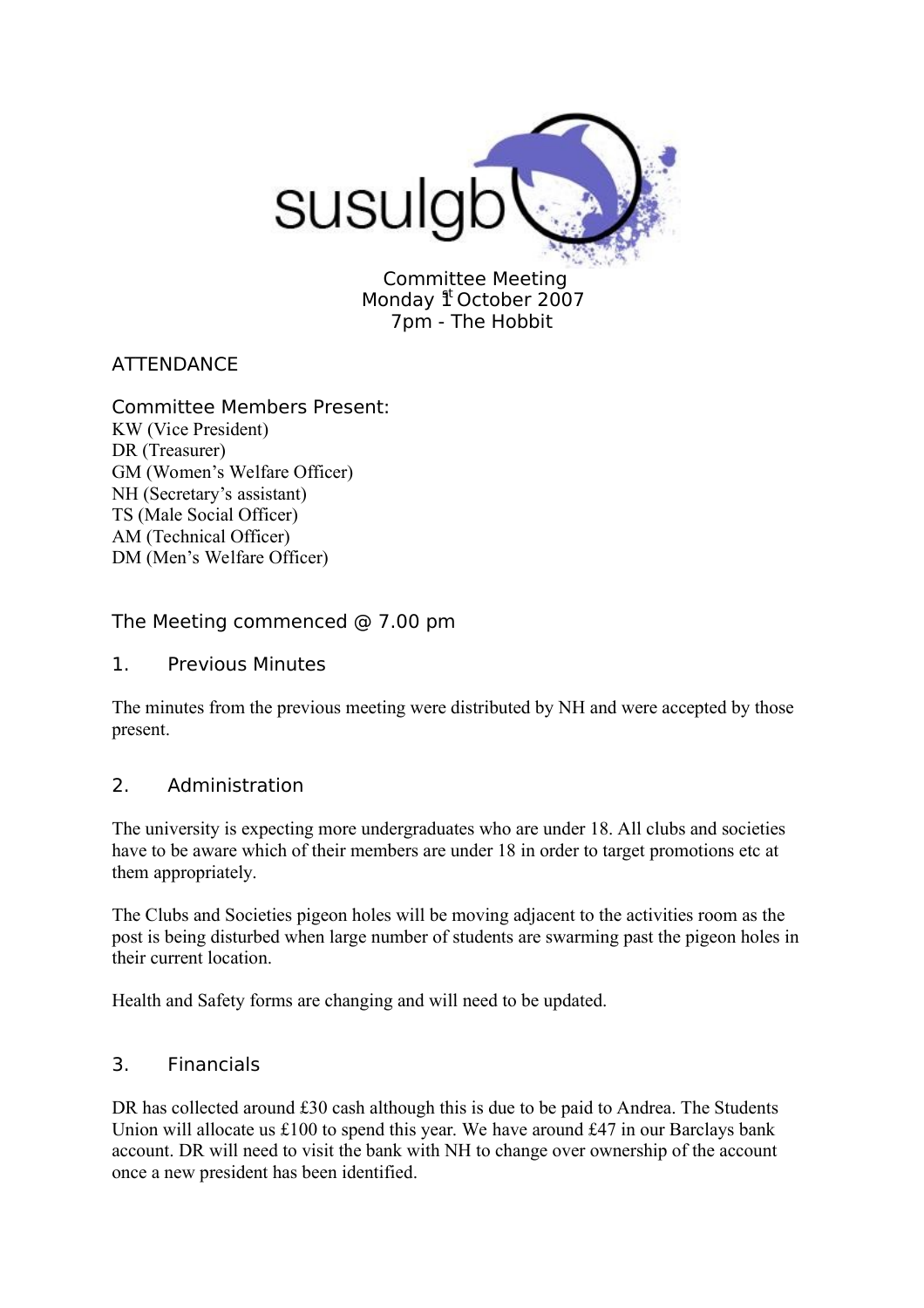# 4. Bunfight

This takes place in the Jubilee Sports Centre on Wednesday  $3<sup>rd</sup>$  October from 10am – 3pm. Set-up can be carried out in advance from 4:30pm on Tuesday and 9am Wednesday. We need a rainbow flag and GM kindly offered to lend us hers. KW will produce sign-up sheets (including provision for ticking if the person signing up is under 18) and email them to DM so that they can be printed in preparation for the bunfight. DM will obtain further leaflets, condoms and lube from the GCHS tomorrow and bring them at 9am on Wednesday. NH already has some condoms and lube from last year as well as material supplied by Stonewall. He will bring these at 9am on Wednesday. DM will produce some banners to display on the stand. AM will produce an A6 flyer detailing our contact details on one side and the first social on the other, to hand out at the bunfight. We will attempt to get them mass-produced by the media centre. If they cannot be produced AM will email the committee with them so that everyone can print a few and bring to the bunfight. NH will bring a guillotine to facilitate separating the flyers if need be. TS has a big silver bowl that he will bring on Wednesday to fill with condoms and lube. DM will try and 'blag' some display stands for use on the day unless anyone can come up with some before hand. Those of us who have committee T-shirts will wear them to the bunfight.

The 'rota' for the bunfight will be as follows:

| $9am - 12:30pm$ :                  | TS, NH, DM and GM |
|------------------------------------|-------------------|
| $12:30 \text{pm} - 3:30 \text{pm}$ | KW, DR and AM     |

# 5. EGM

We will hold an Extraordinary General Meeting on Monday 8<sup>th</sup> December at 7pm in the Nuffield Theatre to elect a new president and female social secretary. Remaining unfilled committee positions that are not so critical to the society may be filled at a TGM at a later date (to be decided by the new president). AM will create a Facebook event and invite all existing SUSULGB members tonight  $(1<sup>st</sup> October)$ , so that the required week's notice for an EGM is satisfied. Nominations will be emailed to NH, the secretary, as he is responsible for organising the elections. In order to increase the chances of us reaching a quorum, all existing committee members should attend if possible and also encourage their friends and acquaintances in the society to attend. If no nominations for president are received, NH will nominate TS for the position.

# 6. First Social

This is scheduled for Wednesday  $10<sup>th</sup>$  October and we hope to hold it in the Level 2 bar. Anyone who happens to be in The Stags head should speak to the bar staff to try and book it, then let us all know by email. The (new) president will welcome everyone and it was agreed that it would be best for all the committee to give a brief introduction covering themselves and their role on the committee. It was also agreed that we should entice people to attend by holding a 'free' raffle for a bottle of vodka where members write their names on the reverse of the raffle ticket prior to its selection. If the member is under 18 they should also write their date of birth, and in the event that they win, they will be awarded the bottle on their  $18<sup>th</sup>$